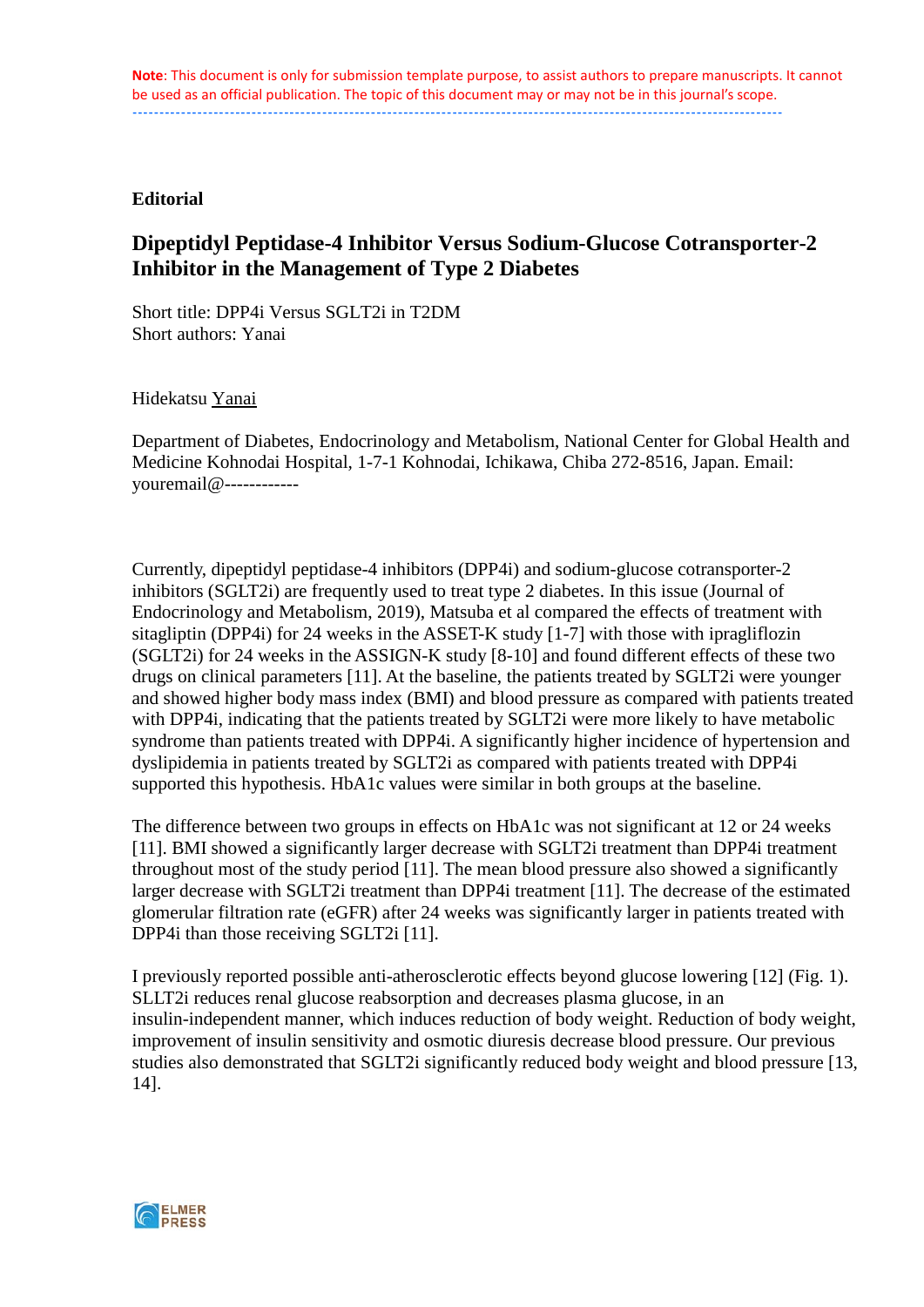The EMPA-REG OUTCOME trial showed that empagliflozin significantly reduced incident or worsening of nephropathy, progression to macroalbuminuria, doubling of serum creatinine level accompanied by eGFR of  $\leq 45$  mL/min/1.73 m<sup>2</sup> and initiation of renal replacement therapy [15]. The CANVAS program also demonstrated that canagliflozin reduced progression to macroalbuminuria, and 40% reduction in eGFR, renal replacement therapy, or renal death [16]. Very recently, CREDENCE trial showed that canagliflozin significantly reduced the relative risk of renal failure in patients with type 2 diabetes and albuminuric chronic kidney disease [17]. The relative risk of the renal-specific composite of end-stage kidney disease, a doubling of the creatinine level, or death from renal causes was lower by 34%, and the relative risk of end-stage kidney disease was lower by 32% in patients treated with canagliflozin. Recent accumulated high level of evidences showed a significant renal protective effect of SGLT2i.

Various underlying mechanisms may contribute to renal protection by SGLT2i [18-20] (Fig. 1). Sano et al mentioned that SGLT2i reduces the overload of the proximal tubules and improves tubulointerstitial hypoxia, inducing the recovery of erythropoietin production by fibroblasts [21]. They concluded that increased hematocrit during SGLT2i therapy indicates the recovery of tubulointerstitial function in diabetic kidney [21]. We think that elevated erythropoietin may be a possible mechanism for the renal protective effect of SGLT2i. Chronic treatment with recombinant human erythropoietin exerted renal protective effects beyond hematopoiesis in streptozotocin-induced diabetic rat [22]. Erythropoietin protected mouse podocytes from damage by advanced glycation end-products [23]. Furthermore, erythropoietin ameliorated podocyte injury in advanced diabetic nephropathy in the db/db mouse [24].

Suppression of reabsorption of glucose via proximal tubule by SGLT2i may improve tubulo-glomerular feedback [20], which may reduce intraglomerular pressure and glomerular hyperfiltration. Reduction of blood pressure, serum urate levels and utilization of ketone bodies by failing kidney may also contribute to renal protection by SGLT2i [19].

### **Acknowledgments**

None to declare.

### **Financial Disclosure**

Author has no financial disclosure to report.

### **Conflict of Interest**

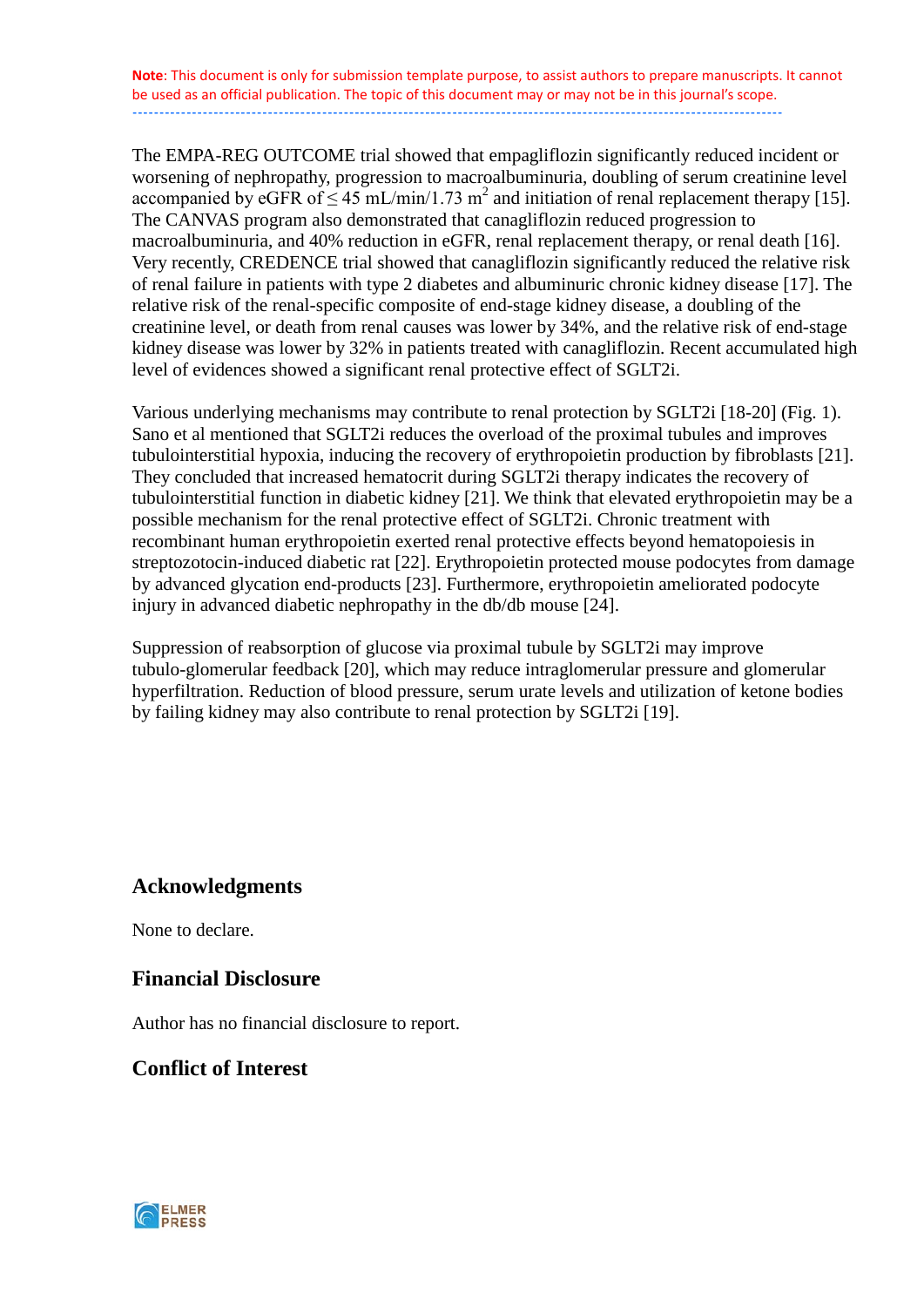The author declares that he has no conflict of interest concerning this article.

# **Data Availability**

The author declares that data supporting the findings of this study are available within the article.

## **References**

1. Maeda H, Kubota A, Tanaka Y, Terauchi Y, Matsuba I; ASSET-K Study group. The safety, efficacy and predictors for HbA1c reduction of sitagliptin in the treatment of Japanese type 2 diabetes. Diabetes Res Clin Pract. 2012;95: e20-2.

2. Kubota A, Maeda H, Kanamori A, Matoba K, Jin Y, Minagawa F, Obana M, et al. Pleiotropic effects of sitagliptin in the treatment of type 2 diabetes mellitus patients. J Clin Med Res. 4: 2012;309-13.

3. Kubota A, Maeda H, Kanamori A, Matoba K, Jin Y, Minagawa F, Obana M, et al. Efficacy and safety of sitagliptin monotherapy and combination therapy in Japanese type 2 diabetes patients. J Diabetes Investig. 2012;3: 503-9.

4. Kanamori A, Matsuba I. Factors associated with reduced efficacy of sitagliptin therapy: analysis of 93 patients with type 2 diabetes treated for 1.5 years or longer. J Clin Med Res. 2013;5: 217-21.<br>5. Maeda

5. Maeda H, Kubota A, Kanamori A, Tanaka Y, Terauchi Y, Matsuba I; ASSET-K Study Group. Long-term efficacy and safety of sitagliptin in the treatment of Japanese Type 2 diabetes (ASSET-K1) to a target of HbA1c <7%. J Endocrinol Invest. 2013;36: 568-73.

6. Umezawa S, Kubota A, Maeda H, Kanamori A, Matoba K, Jin Y, Minagawa F, et al. Two-year assessment of the efficacy and safety of sitagliptin in elderly patients with type 2 diabetes: Post hoc analysis of the ASSET-K study. BMC Endocr Disord. 2015;15: 34.

7. Yuasa S, Sato K, Takai M, Ishikawa M, Umezawa S, Kubota A, Maeda H, et al. Factor analysis of changes in hemoglobin A1c after 12 months of sitagliptin therapy in patients with type 2 diabetes. J Clin Med Res. 2016;8: 461-71.

8. Iizuka T, Iemitsu K, Takihata M, Takai M, Nakajima S, Minami N, Umezawa S, et al. Efficacy and safety of ipragliflozin in Japanese patients with type 2 diabetes: Interim outcome of the ASSIGN-K study. J Clin Med Res. 2016;8: 116-25.

9. Iemitsu K, Iizuka T, Takihata M, Takai M, Nakajima S, Minami N, Umezawa S, et al. Factors influencing changes in hemoglobin A1c and body weight during treatment of type 2 diabetes with ipragliflozin: Interim analysis of the ASSIGN-K study. J Clin Med Res. 2016;8: 373-8.

10. Iemitsu K, Kawata T, Iizuka T, Takihata M, Takai M, Nakajima S, Minami S, et al. Effectiveness of ipragliflozin for reducing hemoglobin A1c in patients with a shorter type 2 diabetes duration: Interim report of the ASSIGN-K study. J Clin Med Res. 2017;9: 793-801.

11. Matsuba I, et al. Sitagliptin versus ipragliflozin for type 2 diabetes in clinical practice.

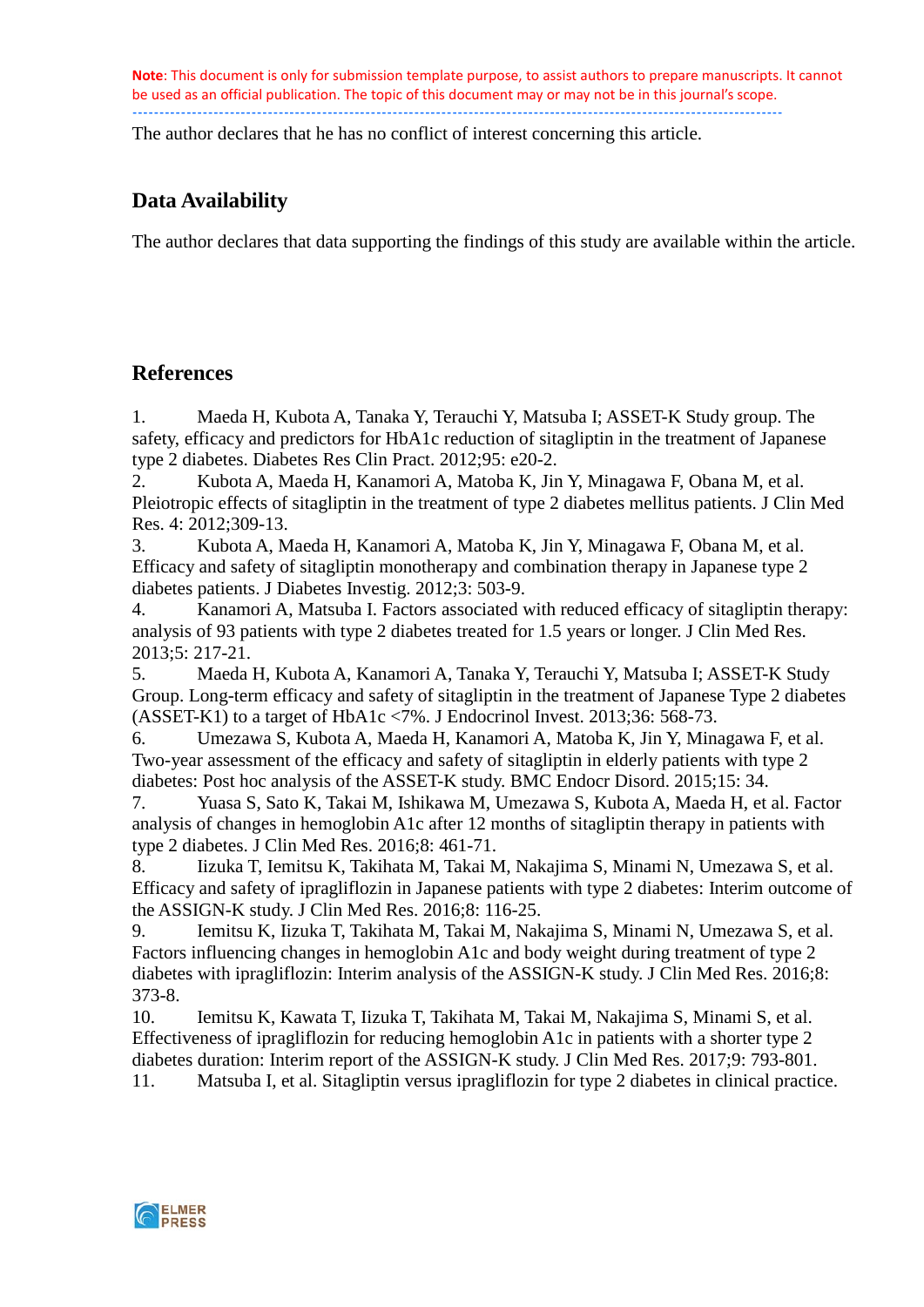#### JEM604 which I reviewed.

12. Yanai H, Katsuyama H, Hamasaki H, Adachi H, Moriyama S, Yoshikawa R, Sako A. Sodium-Glucose Cotransporter 2 Inhibitors: Possible Anti-Atherosclerotic Effects Beyond Glucose Lowering. J Clin Med Res. 2016;8(1):10-4.

13. Katsuyama H, Hamasaki H, Adachi H, Moriyama S, Kawaguchi A, Sako A, Mishima S, Yanai H. Effects of Sodium-Glucose Cotransporter 2 Inhibitors on Metabolic Parameters in Patients With Type 2 Diabetes: A Chart-Based Analysis. J Clin Med Res. 2016;8(3):237-43.

14. Yanai H, Hakoshima M, Adachi H, Kawaguchi A, Waragai Y, Harigae T, Masui Y, Kakuta K, Hamasaki H, Katsuyama H, Kaga T, Sako A. Effects of Six Kinds of Sodium-Glucose Cotransporter 2 Inhibitors on Metabolic Parameters, and Summarized Effect and Its Correlations With Baseline Data. J Clin Med Res. 2017;9(7):605-612.

15. Wanner C, Inzucchi SE, Lachin JM, Fitchett D, von Eynatten M, Mattheus M, Johansen OE. et al. Empagliflozin and progression of kidney disease in type 2 diabetes. N Engl J Med. 2016;375(4):323–334.

16. Neal B, Perkovic V, Mahaffey KW, de Zeeuw D, Fulcher G, Erondu N, Shaw W. et al. Canagliflozin and cardiovascular and renal events in type 2 diabetes. N Engl J Med. 2017;377(7):644–657.

17. Perkovic V, Jardine MJ, Neal B, Bompoint S, Heerspink HJL, Charytan DM, Edwards R, Agarwal R, Bakris G, Bull S, Cannon CP, Capuano G, Chu PL, de Zeeuw D, Greene T, Levin A, Pollock C, Wheeler DC, Yavin Y, Zhang H, Zinman B, Meininger G, Brenner BM, Mahaffey KW; CREDENCE Trial Investigators. Canagliflozin and Renal Outcomes in Type 2 Diabetes and Nephropathy. N Engl J Med. 2019;380(24):2295-2306.

18. Yanai H, Katsuyayama H. A Possible Mechanism for Renoprotective Effect of Sodium-Glucose Cotransporter 2 Inhibitor: Elevation of Erythropoietin Production. J Clin Med Res. 2017;9(2):178-179.

19. Koguchi A, Adachi H, Yanai H. The Application of Sodium-Glucose Cotransporter 2 Inhibitors to Chronic Kidney Disease Stage 4. J Clin Med Res. 2017;9(12):1029-1031.

20. Cherney DZ, Perkins BA, Soleymanlou N, Maione M, Lai V, Lee A, Fagan NM, Woerle HJ, Johansen OE, Broedl UC, von Eynatten M. Renal hemodynamic effect of sodium-glucose cotransporter 2 inhibition in patients with type 1 diabetes mellitus. Circulation. 2014;129(5):587-597.

21. Sano M, Takei M, Shiraishi Y, Suzuki Y. Increased Hematocrit During Sodium-Glucose Cotransporter 2 Inhibitor Therapy Indicates Recovery of Tubulointerstitial Function in Diabetic Kidneys. J Clin Med Res. 2016;8(12):844–847.

22. Toba H, Sawai N, Morishita M, Murata S, Yoshida M, Nakashima K, Morita Y. et al. Chronic treatment with recombinant human erythropoietin exerts renoprotective effects beyond hematopoiesis in streptozotocin-induced diabetic rat. Eur J Pharmacol. 2009;612(1-3):106–114.

23. Ruester C, Franke S, Bondeva T, Wolf G. Erythropoietin protects podocytes from damage by advanced glycation end-products. Nephron Exp Nephrol. 2011;117(1):e21–30. 24. Loeffler I, Ruster C, Franke S, Liebisch M, Wolf G. Erythropoietin ameliorates podocyte

injury in advanced diabetic nephropathy in the db/db mouse. Am J Physiol Renal Physiol. 2013;305(6):F911–918.